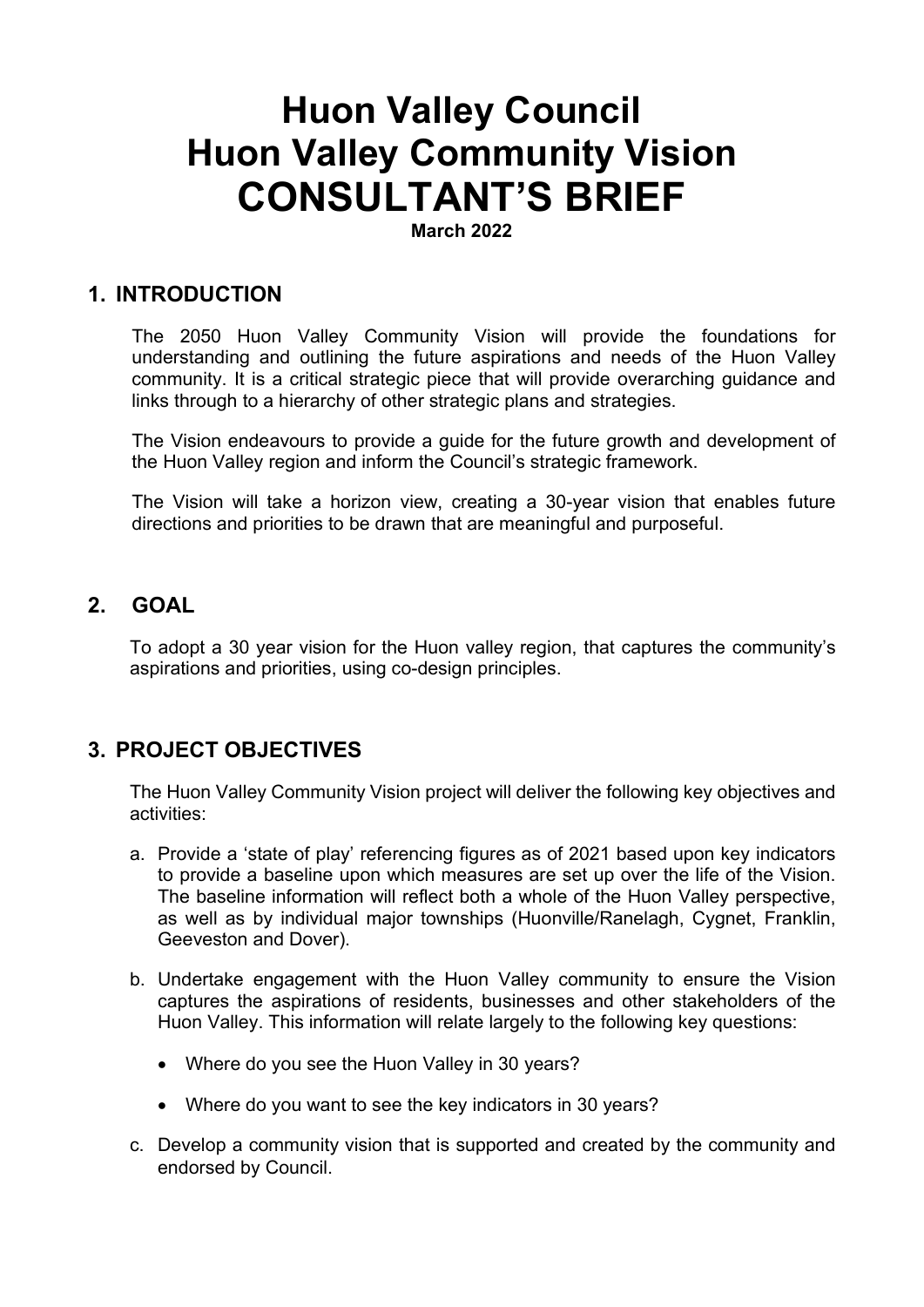# 4. METHODOLOGY

The methodology behind the Huon Valley Community Vision will be based upon the following tasks:

- Reviewing research and data
- Undertake comprehensive engagement with the Huon Valley community through a co-design working group that is representative of the Huon Valley community. This will include a range of facilitated workshops, group and individual meetings.
- Development of draft Community Vision.
- Undertake secondary engagement to reaffirm and clarify that broadly the community's views and aspirations have been accurately captured; and
- Final Community Vision prepared and presentation to Council.

# 5. PROJECT MILESTONES

The following milestones will be met for ensuring the successful delivery of the Huon Valley Community Vision:

| <b>Milestone 1</b> | Review research                                  |  |
|--------------------|--------------------------------------------------|--|
| <b>Milestone 2</b> | Establish Working Group and undertake engagement |  |
| <b>Milestone 3</b> | Review feedback, re-engage and draft Vision      |  |
| <b>Milestone 4</b> | Undertake engagement on draft Vision             |  |
| <b>Milestone 5</b> | <b>Present Vision to Council</b>                 |  |

# 6. KEY PROJECT STAGES

The stages associated with the successful delivery of the Huon Valley Community Vision require the following:

- **Stage 1** Review the prepared background data and information in order to be fully versed and understanding of background context to inform engagement process.
- Stage 2 Release engagement and establish co-design Working Group.
- Stage 3 Working with the Co-Design Working Group, undertake comprehensive engagement through facilitating workshops, individual and group meetings. Consolidate findings and common themes/issues/challenges/opportunities into a draft Community Vision.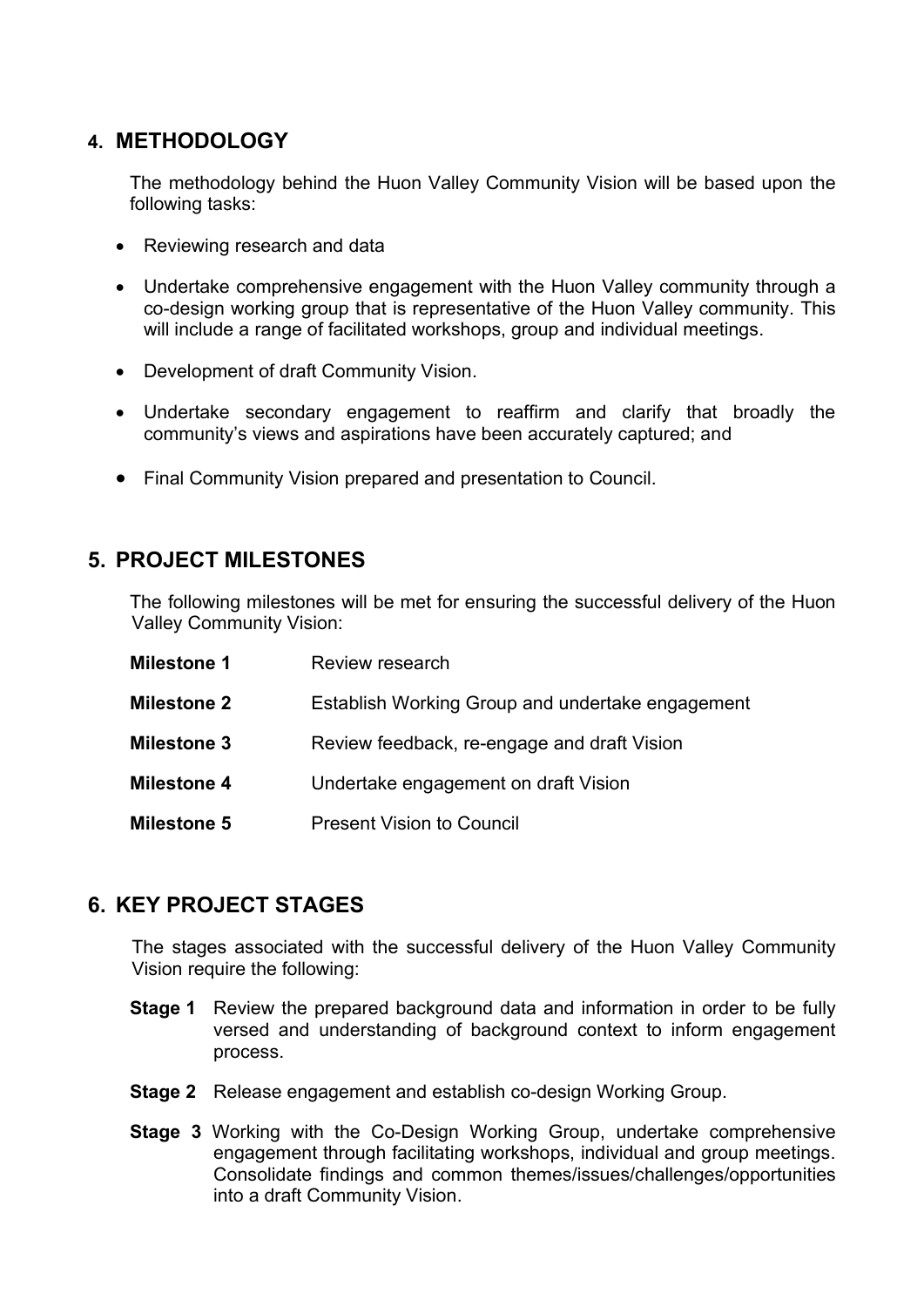- Stage 4 Preparation and presentation of a draft Community Vision and undertake community engagement.
- Stage 5 Presentation to Council for endorsement.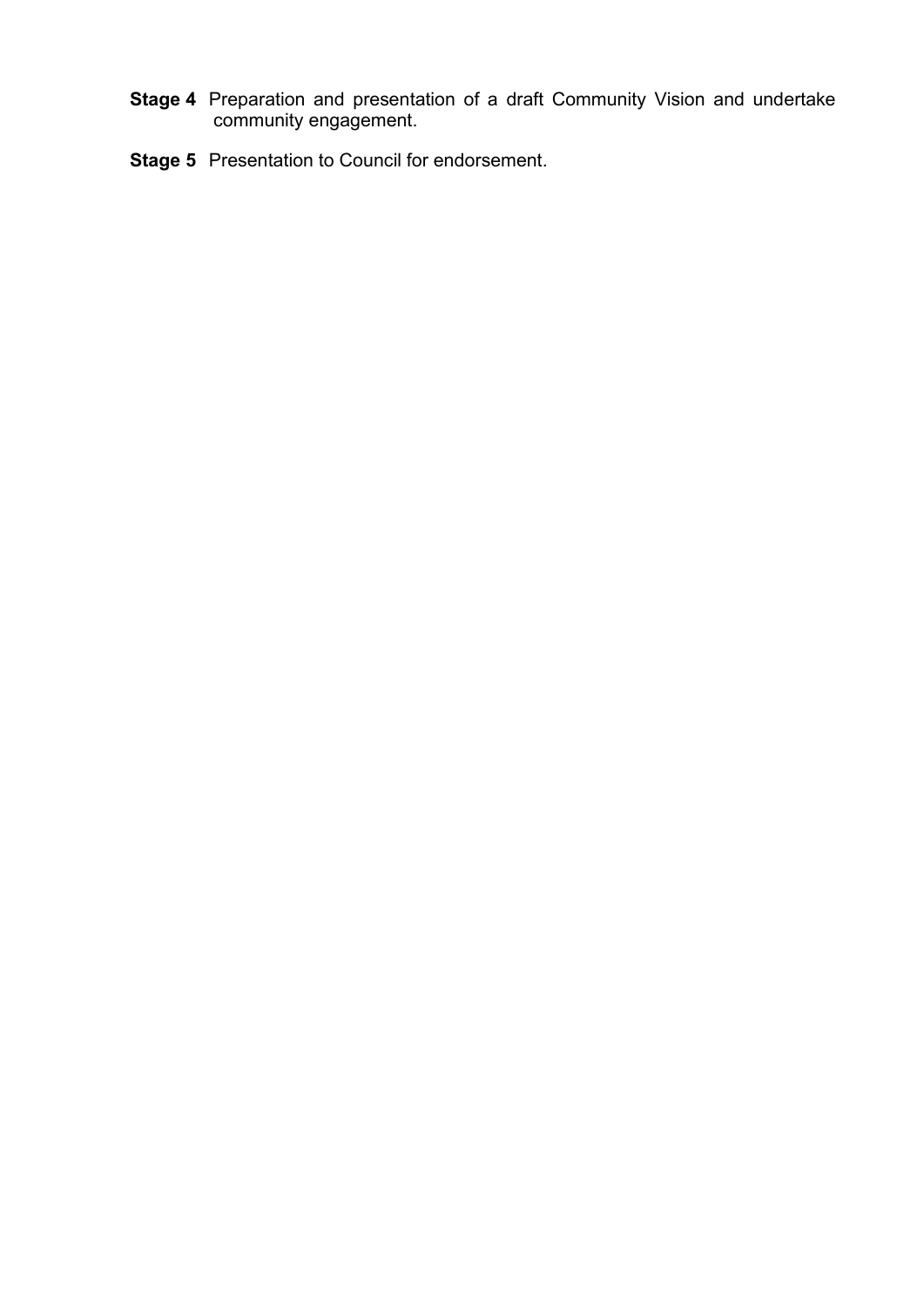# 7. TIMELINES

This Project will need to be completed for presentation to the September 2022 Council meeting.

# 8. PROJECT BUDGET

It is a requirement to provide costs associated with the completion of the project as detailed in this Brief and in accordance with the project stages.

## 9. PROJECT MANAGEMENT

The Council's Executive Leadership Team (ELT) holds strategic oversight of this Project, and will be directly supported by the Legal and Governance Services Department to ensure its successful completion.

The Manager Economic Development and Strategy holds Project Management responsibility for this project and will be supported by an internal working group.

The Council's Communications and Engagement team will provide promotion and onground support for the delivery of engagement activities.

The Consultant will be required to maintain close and ongoing communication with the Manager and ELT throughout the project, with a minimum of one per fortnight over the course of the project required to be convened.

Such meetings will report on progress made against the Project Plan. The meetings will also provide a forum to discuss issues and any problems that might arise.

## 10. CONSULTANT APPLICATION, SELECTION AND APPOINTMENT PROCESS

An assessment of applications received will be undertaken by an evaluation panel.

10.1 Submissions should outline a full description of the Consultant's proposed approach to the preparation of the Huon Valley Community Vision and how they will address specific requirements noted in this Brief. This should include details of deliverable outcomes and the proposed timeline.

The Consultant's proposed approach should also demonstrate their direct experience in working within or having close working knowledge of the Huon Valley community will be particularly beneficial to ensuring success for this Project.

10.2 Additional information is welcomed but the submission should be concise and only contain information of relevance and substance.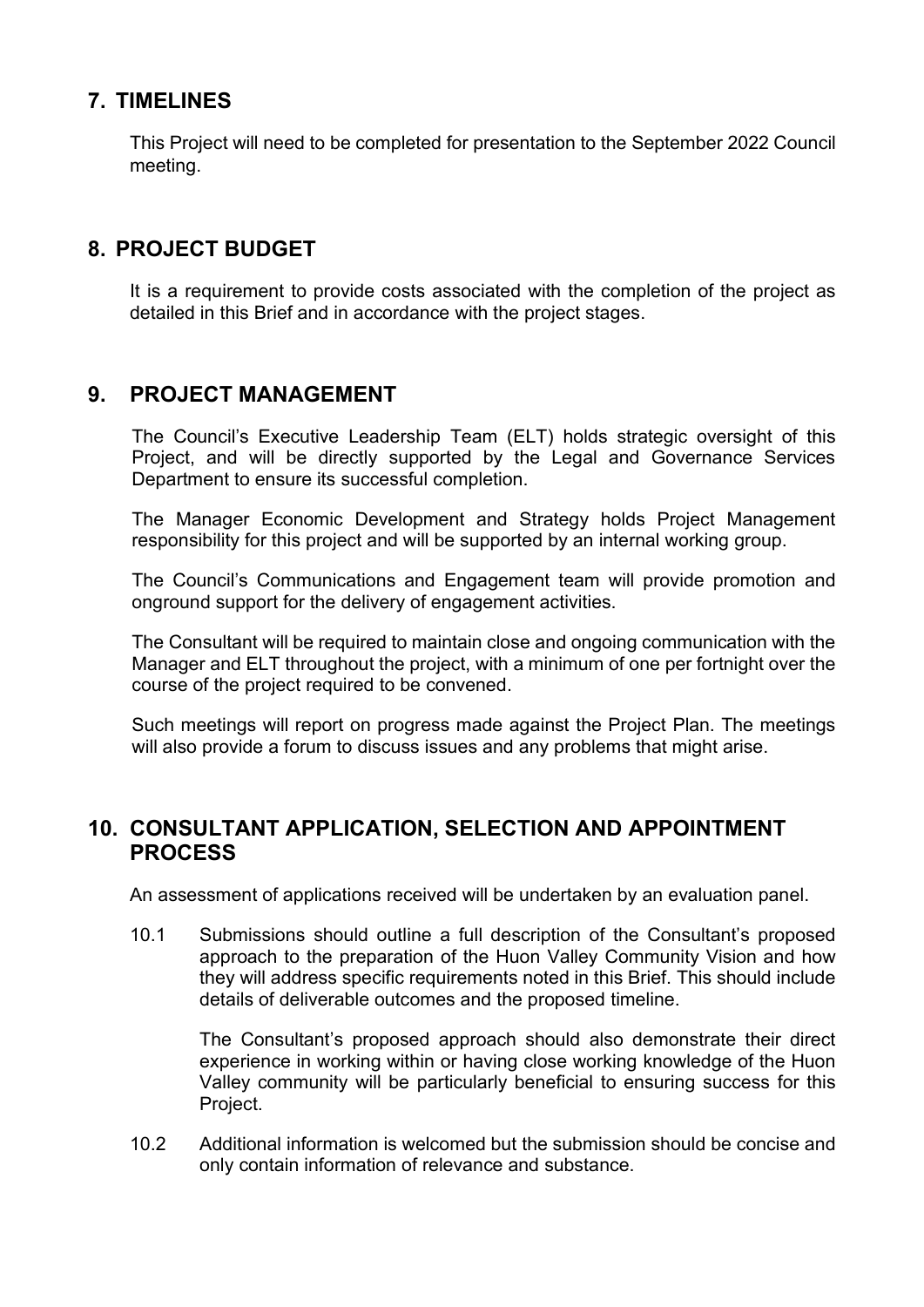- 10.3 Information submitted by a Consultant will be treated as Commercial in Confidence to the extent necessary and that information will be protected from disclosure.
- 10.4 Specifically, the submissions should cover the following:

#### (i) Proposed Scope and Methodology

- Submissions should present an outline of the Consultant's understanding of the Project. It is to include an explanation of the proposed scope and methodology to undertake the project.
- Submissions must detail data sources and information available to the firm (either directly or indirectly).

#### (ii) Proposed Project Plan

Submissions must present a detailed Project Plan.

The Project Plan is to clearly identify the tasks, linked to the proposed scope and methodology in (i), including details of the number of consulting days and the daily rate of the individual Consultant(s) assigned to each task. The timing of each stage of work program is also to be specified.

#### (iii) Capability Statement

A brief description of the Consultant's capacity to complete the Project is required.

Details of similar related undertakings carried out in recent years for nominated clients should also be documented. These should clearly indicate:

- Experience in working within or have a close working knowledge of the Huon Valley community
- Experience in serving clients, particularly Local Government, with similar projects
- Capacity to achieve stated timelines
- Experience in undertaking community consultation

Submissions should list the personnel, including any sub-contracted personnel, together with their curriculum vitae and their professional expertise and experience.

If the Consultant proposes to use a work team, the role of each member is to be specified and identified in each phase of the Project Plan.

If a consortium approach is proposed, a lead Consultant must be nominated and their anticipated input in terms of person/contact hours noted.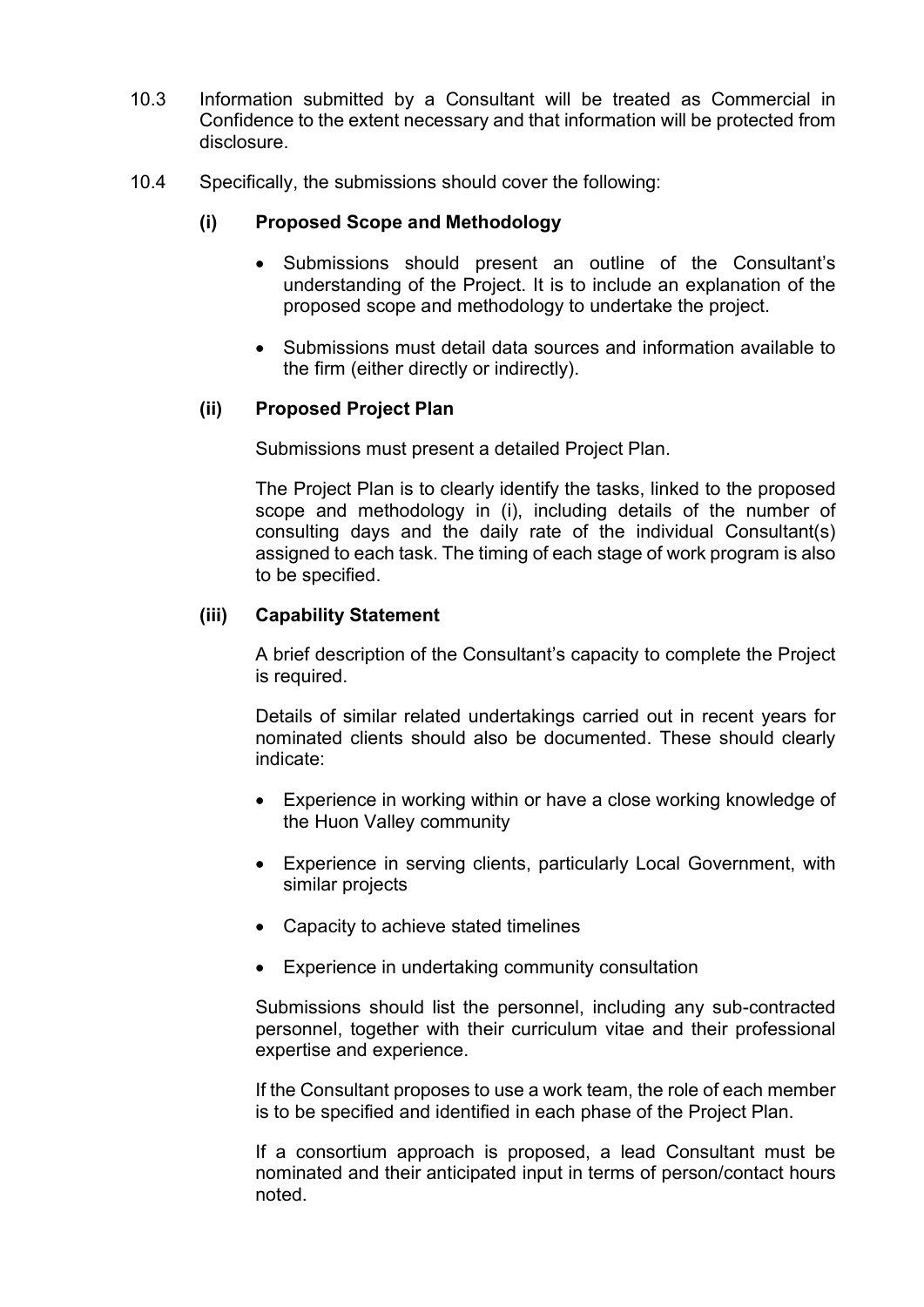Evidence of the Consultant's capacity to produce timely results and meet deadlines should also be documented.

#### (iv) Project Budget

A fixed quote on the fee payable for the project is required. This should be based on a cost breakdown for the stages and tasks involved in the Project.

The quoted fee shall include:

- a) All costs to complete the project stages
- b) All travel costs
- c) Costs of attending additional meetings as required

All fees and expenses for the Project should be submitted together with an itemised breakdown of estimates.

# 11. REFERENCES

The names and contact numbers of at least two clients for whom the Consultant has undertaken work relevant to this Project should also be provided.

## 12. ASSESSMENT

- 12.1 The submission will be evaluated in accordance with the Huon Valley Council's Code relating to Tenders and Contracts.
- 12.2 Additionally, the evaluation panel may request interviews with key personnel of the preferred contract team and customers for whom the respondent has previously carried out works, to assess the similarity of the work to the Selection Committee's requirements, and to obtain independent assessments of the respondents' performance.
- 12.3 Respondents need to be prepared to present their submission to the Selection Committee if requested to do so. A minimum of 5 days advance notice of any such presentation will be provided.
- 12.4 Irrespective of the outcome of the selection process, Council reserves the right not to disclose details of its assessment results other than the name of the successful respondent.

## 13. TERMS OF PAYMENT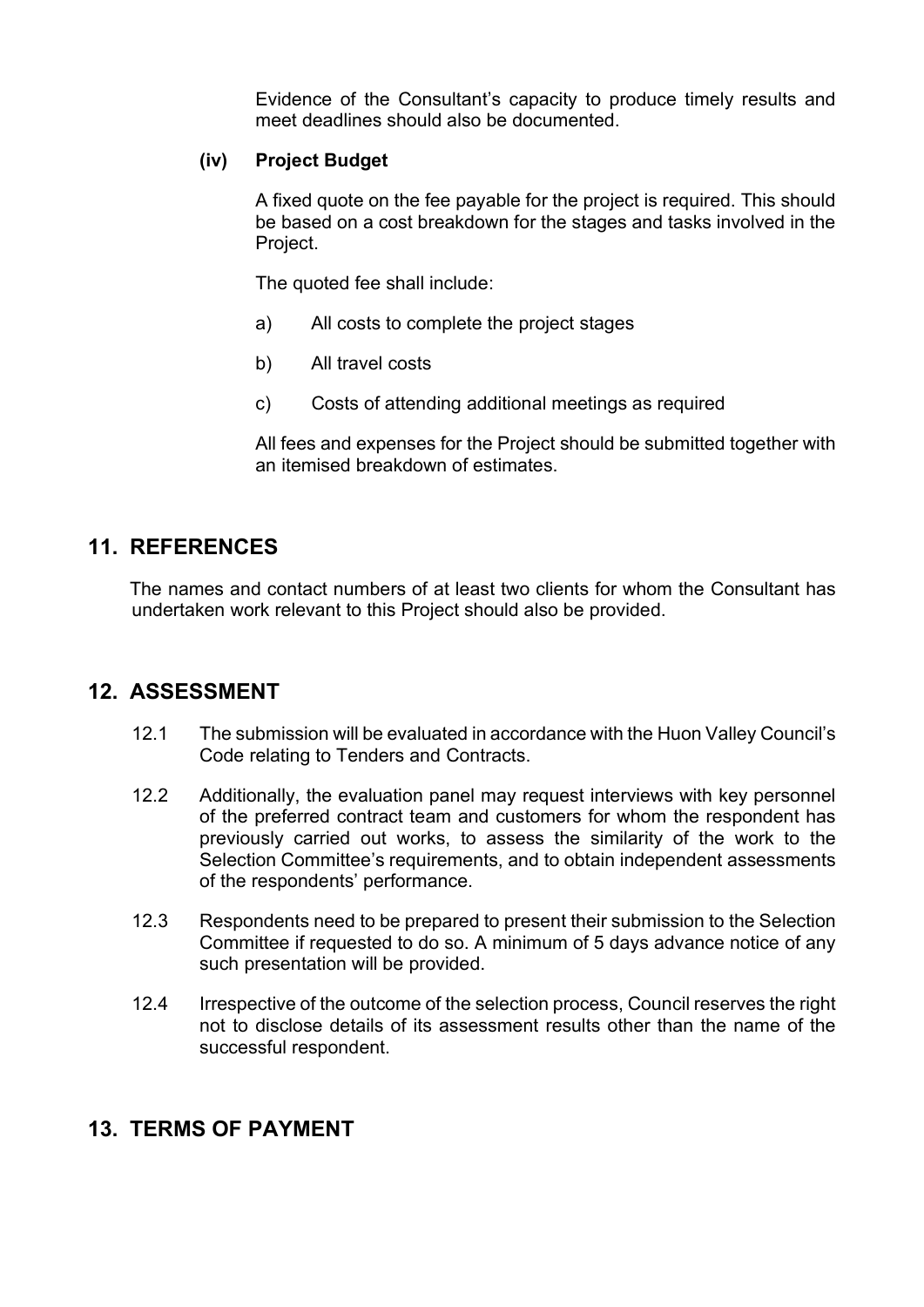The standard terms for payment to the successful applicant will be based on the following percentages, 30 days from delivery of the services and correctly rendered invoice to the Huon Valley Council.

| <b>Stage</b><br>No. | Task                                                                           | % of Total Amount                   |
|---------------------|--------------------------------------------------------------------------------|-------------------------------------|
| 1 and<br>2          | • Review research<br>Establish Working Group and undertake<br>engagement       | <b>Completion of Stage 2</b><br>30% |
| 3                   | Review feedback, re-engage and draft<br>$\bullet$<br>Vision                    | <b>Completion of Stage 3</b><br>50% |
| 4 and<br>5          | • Undertake engagement on draft Vision<br>• Final Huon Valley Community Vision | <b>Completion of Stage 5</b><br>20% |

# 14. INTELLECTUAL PROPERTY

- 14.1 Authorship of all documentation produced as part of the Project should be clearly identified, including names of the primary consultant and all members of the consultant team.
- 14.2 The Huon Valley Council will hold intellectual property rights on all material produced by the Project and the Consultant will do whatever is necessary to vest those rights in the Council.
- 14.3 The Huon Valley Council may produce further copies of material under the authorship of the Consultant (including acknowledgement of the contribution of sub-consultants).
- 14.4 The Consultant may subsequently publish material obtained during this Project, but may not publish any documentation produced during this Project (including the Final Report) without permission of the Huon Valley Council.
- 14.5 The Consultant is expected to obtain the necessary written permission to reproduce copies of archival documents. Such permission is to be obtained from the relevant agencies prior to the reproduction of material in the study and should be submitted to the Huon Valley Council with the final documentation.

# 15. SUBMISSION DETAILS

The closing date for applications will be 5:00pm Monday 28 March 2022.

Expressions of Interest can be made through the following:

• Hard copy, addressed to: